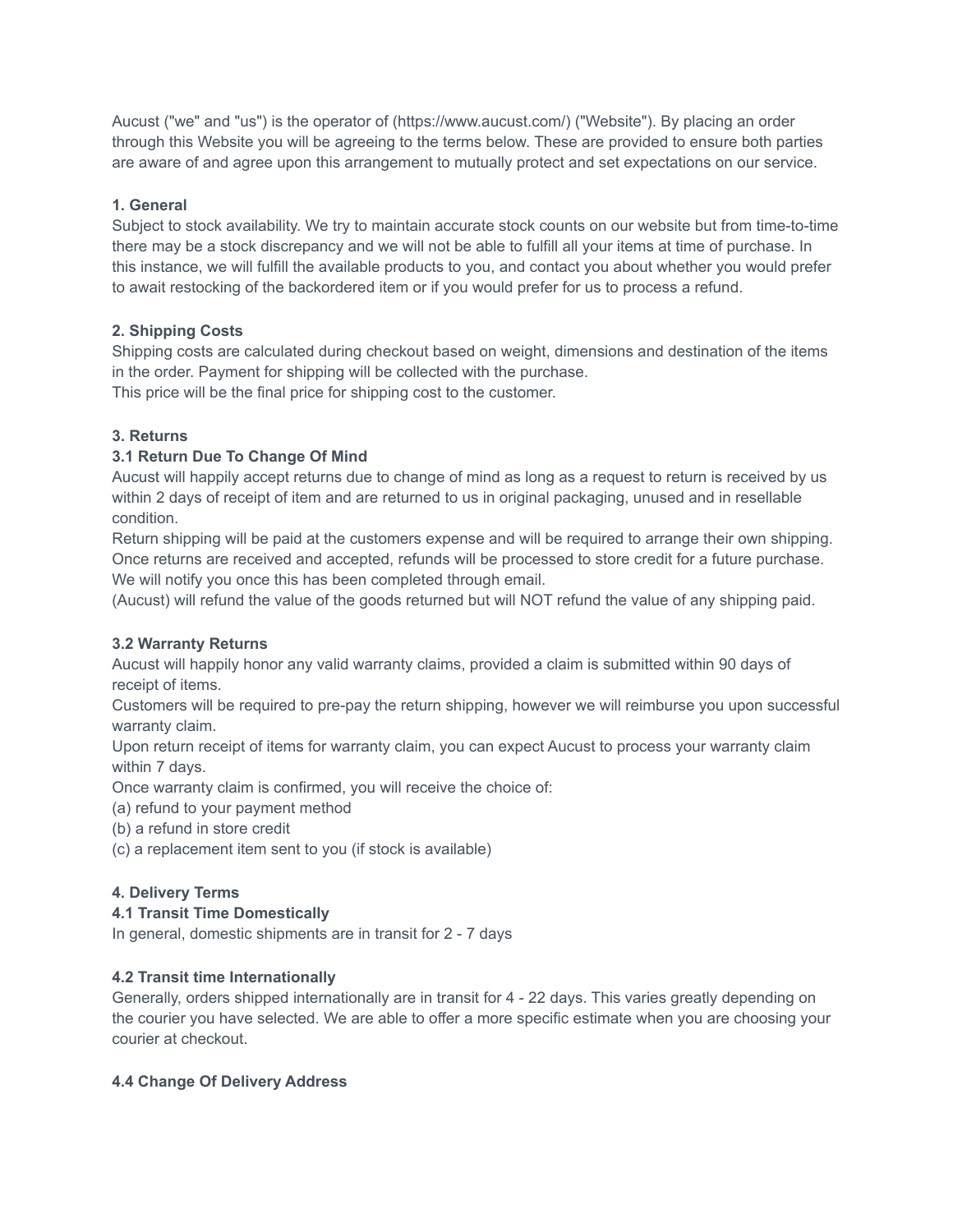Orders placed before 12 PM - PDT (UTC-07) will be dispatched the same day, otherwise, within the next business day.

Our warehouse operates on Monday - Friday during standard business hours, except on national holidays at which time the warehouse will be closed. In these instances, we take steps to ensure shipment delays will be kept to a minimum.

#### **4.4 Change Of Delivery Address**

For change of delivery address requests, we are able to change the address at any time before the order has been dispatched.

### **4.5 P.O. Box Shipping**

Aucust will ship to P.O. box addresses using postal services only. We are unable to offer couriers services to these locations.

### **4.6 Military Address Shipping**

We are able to ship to military addresses using USPS. We are unable to offer this service using courier services.

### **4.7 Items Out Of Stock**

If an item is out of stock, we will cancel and refund the out-of-stock items and dispatch the rest of the order.

### **4.8 Delivery Time Exceeded**

If delivery time has exceeded the forecasted time, please contact us so that we can conduct an investigation

#### **5. Tracking Notifications**

Upon dispatch, customers will receive a tracking link from which they will be able to follow the progress of their shipment based on the latest updates made available by the shipping provider.

#### **6. Parcels Damaged In Transit**

If you find a parcel is damaged in-transit, if possible, please reject the parcel from the courier and get in touch with our customer service. If the parcel has been delivered without you being present, please contact customer service with next steps.

## **7. Duties & Taxes**

#### **7.1 Sales Tax**

Sales tax has already been applied to the price of the goods as displayed on the website

## **7.2 Import Duties & Taxes**

Import duties and taxes for international shipments will be pre-paid, without any additional fees to be paid by customer upon arrival in destination country

## **8. Cancellations**

If you change your mind before you have received your order, we are able to accept cancellations at any time before the order has been dispatched. If an order has already been dispatched, please refer to our refund policy.